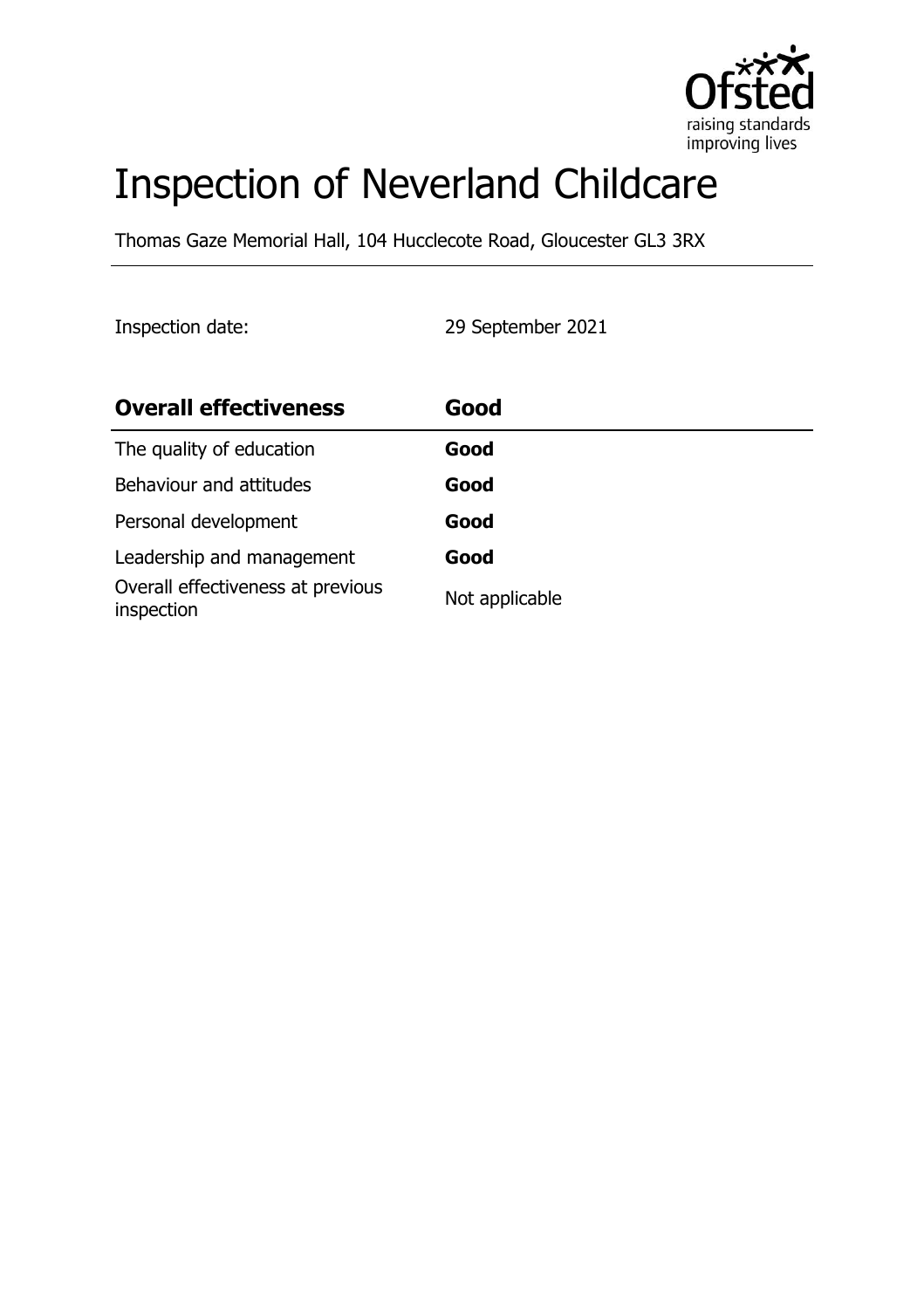

# **What is it like to attend this early years setting?**

#### **The provision is good**

Children and staff are very happy in this friendly, homely nursery. There is a sense of joy, fun and laughter, and children immediately settle to play. The setting is a light, bright, natural space for children to learn and grow. Children develop secure attachments with staff, who respond to their needs very well. Parents feel confident about children's well-being and feel that staff take the time to get to know their children and are genuine in their interactions. Parents speak very highly of the quality of care and education and comment that their children thrive at this setting.

Staff focus on developing children's physical skills. Promoting a healthy lifestyle has been a focal point during the COVID-19 (coronavirus) pandemic. Staff encourage children to make the most of the outdoor space in all weathers. Children explore their community and local area on a regular basis. They go for daily walks to the church, park, library or community centre. For example, they walk to the local church and water the flowers. Leaders regularly adapt the area so all children maximise their physical skills. Babies show their increased physical ability by pulling themselves up and then reaching for objects.

#### **What does the early years setting do well and what does it need to do better?**

- Children's behaviour is good. Staff model respect and kindness, and children respond to this. For example, when a friend is kind, they give them a token for the kindness jar to celebrate good behaviour. Older children role model this to younger children and encourage them to be 'a good friend'.
- During mealtimes, children wait patiently and pass each other jugs and cups. They serve themselves a wide range of healthy, nutritious food. They prepare their own snack, cutting food and using tongs to place sandwiches on plates. Staff praise children and children praise each other. Children's self-confidence and self-esteem are then very well supported.
- Children with special educational needs and/or disabilities are very well supported. Timely interventions by staff ensure children make good progress. Throughout the COVID-19 pandemic, staff kept in touch with parents. Children's learning was supported at home if they were unable to attend.
- Staff know children very well. They take into account their starting points and what they already know and can do, and extend children's learning further. For example, when leaves were freely blowing around the front garden, children used leaf pickers to pick up them up, commenting on quantity and shapes. While doing this, they watched traffic going by. Staff then extended the activity by commenting on the shape of the lorries. Children sat in the sunshine and drew shapes to represent the traffic, making comments about what they could see, such as 'Look! I can see a massive orange lorry'.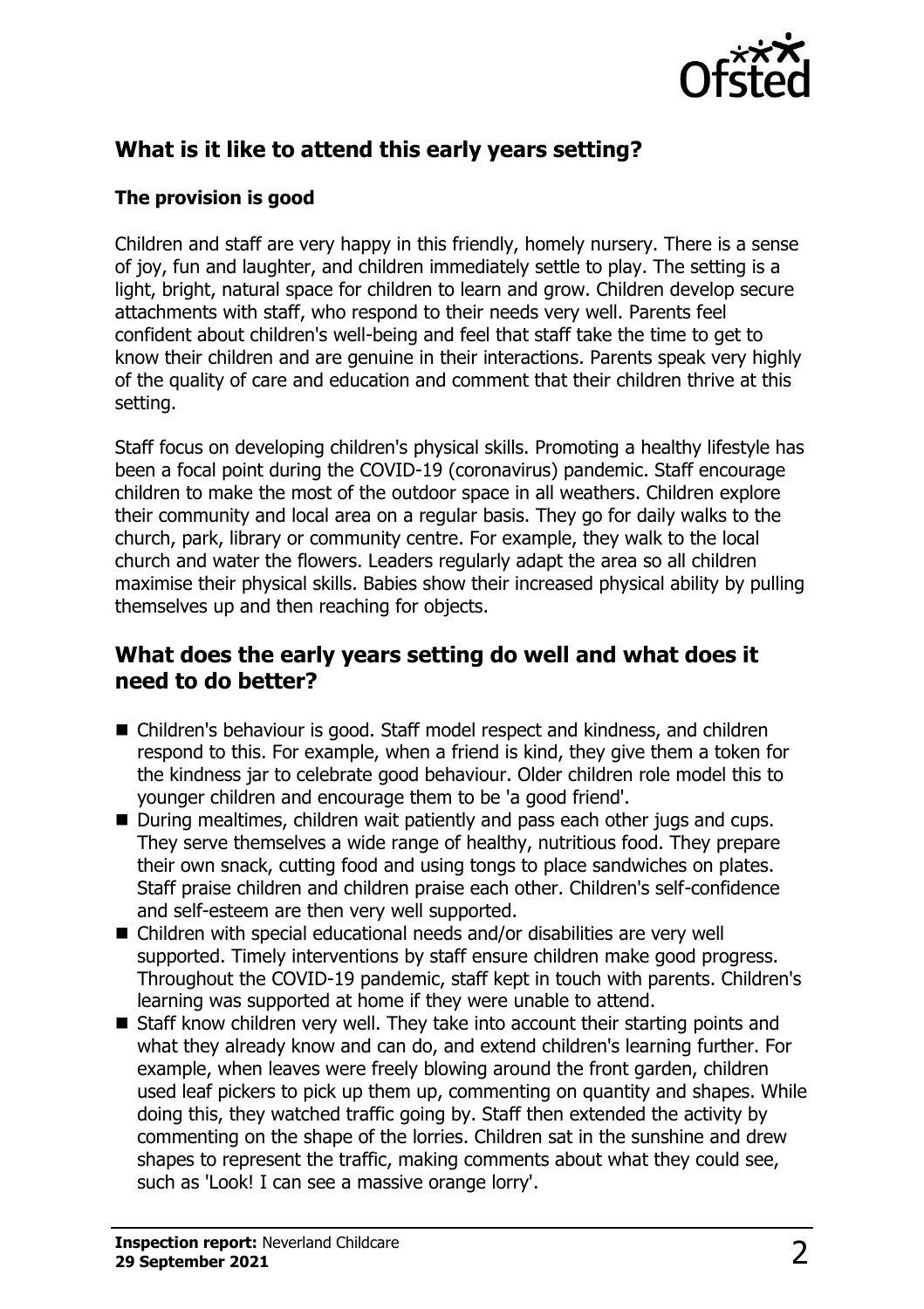

- Children are not always encouraged to listen to stories with wonder and awe. Staff do not always make the most of opportunities to foster a love of books and storytelling. On occasions, staff talk over each other while children are sat listening to a story. This means older children lose interest and cannot recall what the story was about. Some early literacy skills are then missed.
- Staff develop older children's vocabulary well. They introduce new words in play. When racing cars down ramps, staff comment the car is the fastest because it is 'streamlined'. Staff then expertly explain what this means. Staff revisit words to ensure children have acquired this new knowledge. Staff then build on what children know.
- Younger children are provided with lots of ways to understand meaning and concept. Yet, staff often interrupt children's play with too many closed questions. Children are not always given time to think, consider and respond. Staff, on occasions, redirect children's play away from what children intend to do. This means children are not given time to fully develop their thinking or play.
- Leaders are knowledgeable and highly ambitious for children who attend. They have the best intentions for children in their care. They adapt and change the environment to maximise space and opportunities for play. Staff feel supported and valued in this very friendly team. Regular staff meetings ensure leaders give opportunities for reflection and professional development.

# **Safeguarding**

The arrangements for safeguarding are effective.

Staff and leaders have a clear understanding of the signs of abuse. Safeguarding is regularly discussed at staff meetings. Leaders share changes in legislation in a timely fashion. Staff understand what to do and who to contact if there are concerns about any member of the team. Children know how to keep themselves safe. For example, they walk on the pavement alongside the road. They use their hands to keep 'touching the wall' so they are far away from the road. Regular risk assessments are undertaken in the setting and daily checks take place. Visitors are reminded of current guidelines during the COVID-19 pandemic.

#### **What does the setting need to do to improve?**

#### **To further improve the quality of the early years provision, the provider should:**

- ensure children have time to maximise their ideas and build on emerging interests
- provide more opportunities for children to build on early literacy skills.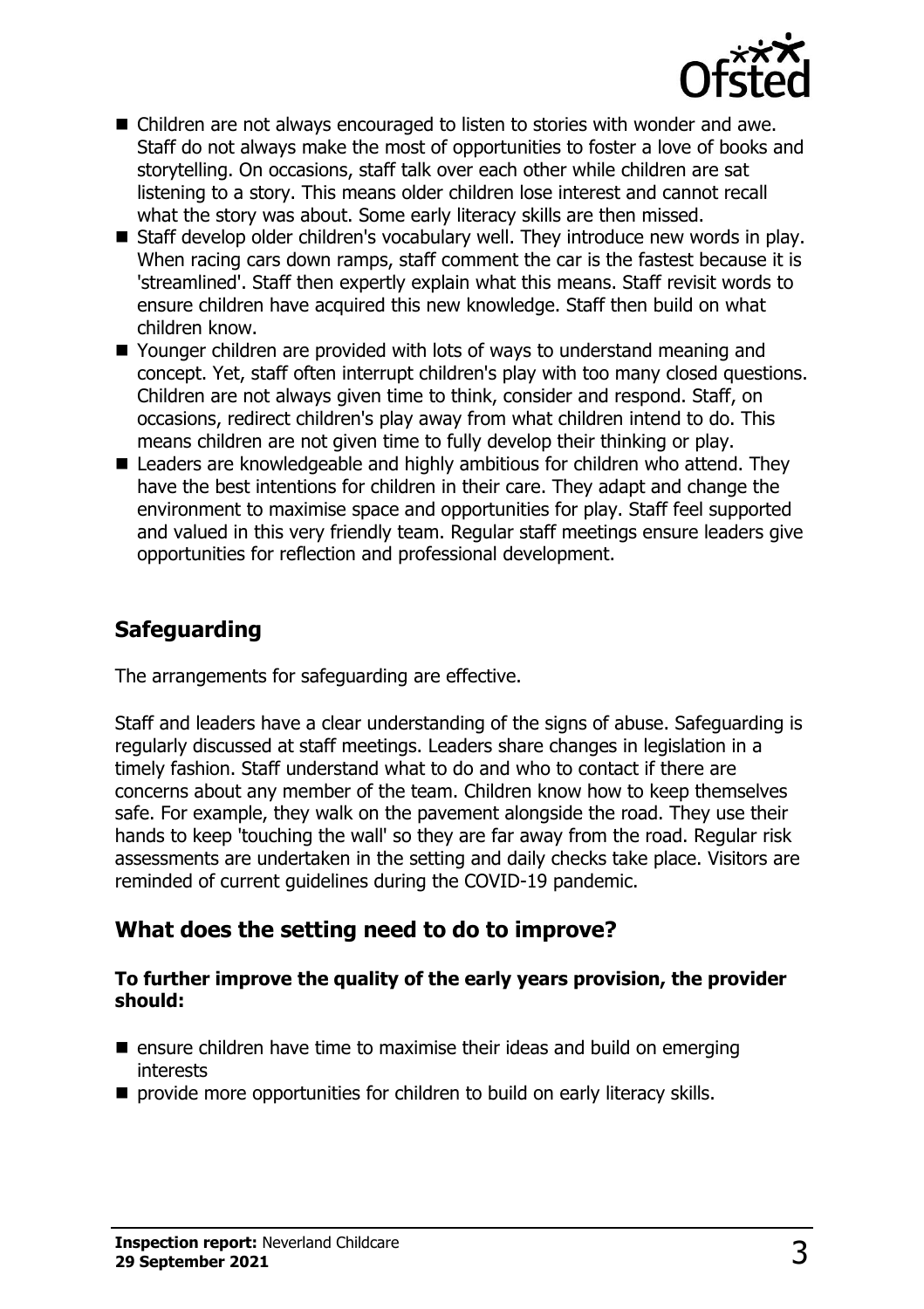

| <b>Setting details</b>                         |                                    |
|------------------------------------------------|------------------------------------|
| Unique reference number                        | 2656816                            |
| Local authority                                | Gloucestershire                    |
| <b>Inspection number</b>                       | 10207449                           |
| <b>Type of provision</b>                       | Childcare on non-domestic premises |
| <b>Registers</b>                               | Early Years Register               |
| Day care type                                  | Sessional day care                 |
| Age range of children at time of<br>inspection | $1$ to $3$                         |
| <b>Total number of places</b>                  | 15                                 |
| Number of children on roll                     | 20                                 |
| Name of registered person                      | Neverland Childcare Limited        |
| Registered person unique<br>reference number   | 2656815                            |
| <b>Telephone number</b>                        | 07547602445                        |
| Date of previous inspection                    | Not applicable                     |

#### **Information about this early years setting**

Neverland Childcare operates from a Memorial Hall in Hucclecote, Gloucester. The setting re-registered in August 2021. It is open during term time only and its opening hours are 8am to 4pm. The setting accepts funding for two, three and four year olds for both 15 and 30 hours. The majority of staff hold a level 3 qualification. The manager holds early years teacher status.

### **Information about this inspection**

**Inspector** Gwyneth Keen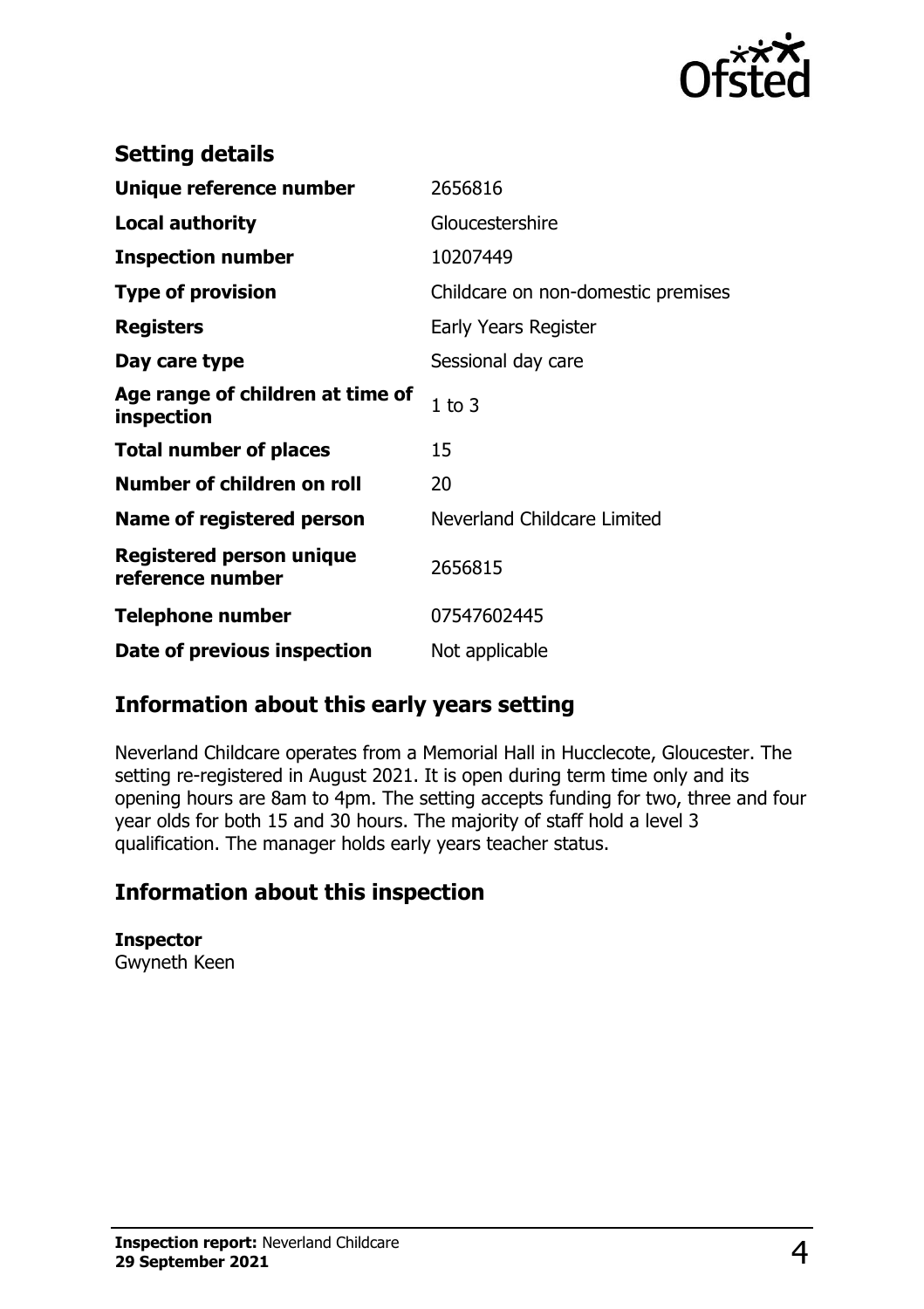

#### **Inspection activities**

- $\blacksquare$  The inspector and manager took part in a learning walk around the setting to understand how the provision is organised and the curriculum is implemented.
- The inspector and manager took part in a joint observation to observe staff interactions with children.
- This is the first routine inspection the provider has received since the COVID-19 (coronavirus) pandemic began. The inspector discussed the impact of the pandemic with the provider and has taken that into account in her evaluation of the provider.
- The inspector spoke with parents and their views were taken into account.
- The inspector spoke with children and staff at appropriate times throughout the inspection.

We carried out this inspection under sections 49 and 50 of the Childcare Act 2006 on the quality and standards of provision that is registered on the Early Years Register. The registered person must ensure that this provision complies with the statutory framework for children's learning, development and care, known as the early years foundation stage.

If you are not happy with the inspection or the report, you can [complain to Ofsted.](http://www.gov.uk/complain-ofsted-report)